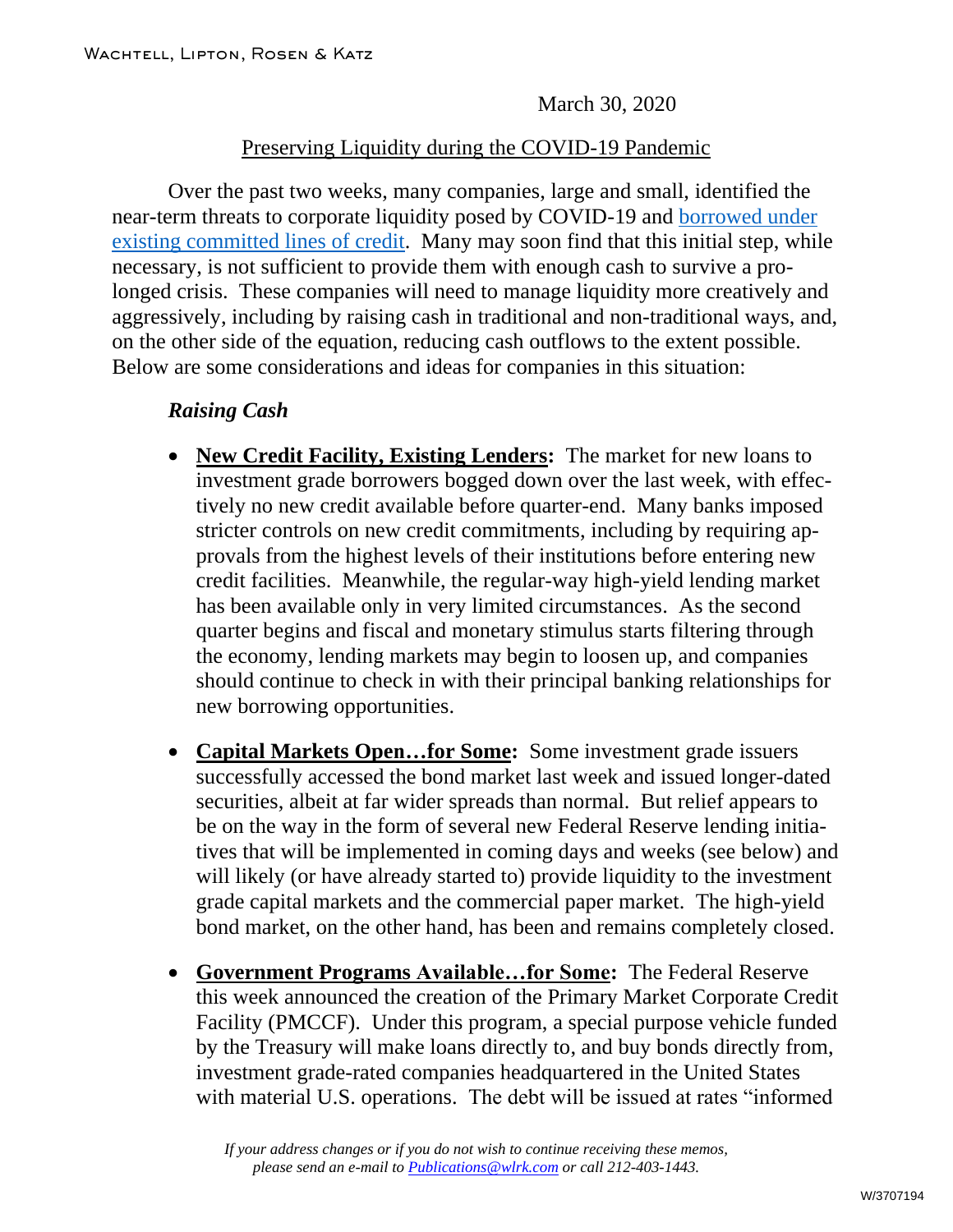by market conditions," with a limited option for borrowers to pay interest in kind, a commitment fee of 100 basis points, and maturities up to four years. Further details on terms and implementation mechanics are to come. And the Coronavirus Aid, Relief, and Economic Security Act passed by Congress last week (the "CARES Act") created a [range](https://www.wlrk.com/webdocs/wlrknew/WLRKMemos/WLRK/WLRK.26879.20.pdf) of [ad](https://www.wlrk.com/webdocs/wlrknew/WLRKMemos/WLRK/WLRK.26881.20.pdf)[ditional programs](https://www.wlrk.com/webdocs/wlrknew/WLRKMemos/WLRK/WLRK.26881.20.pdf) that will provide liquidity directly to certain types of businesses across the credit spectrum (subject to important qualifications and conditions, including that such businesses agree to certain limitations on payment of dividends, repurchase of exchange-listed securities, executive compensation and, in some circumstances, reductions in workforce).

- **And for Others...Untapped Collateral:** Borrowers in the high-yield space, who have been frozen out of the regular-way markets, may need to consider more creative financing solutions. First among these considerations should be how and whether to leverage unencumbered assets in exchange for new debt financing. Non-U.S. assets, which are usually not pledged in U.S.-law high-yield financings and represent a potentially valuable pool of collateral to secure new lenders, may be a fruitful source of support for the incurrence of new U.S. debt. (This arises from [recent](https://www.wlrk.com/webdocs/wlrknew/WLRKMemos/WLRK/WLRK.26268.18.pdf)  [changes to U.S. tax laws](https://www.wlrk.com/webdocs/wlrknew/WLRKMemos/WLRK/WLRK.26268.18.pdf) that eliminated (in many circumstances) the potentially draconian tax penalties for pledging such assets in this way.) Obtaining local lines of credit in non-U.S. jurisdictions secured by these assets can be an additional or alternative source of cash. In addition, certain types of assets (such as real estate and vehicles) are often carved out of the collateral package securing high-yield loans because they were deemed too cumbersome to pledge in a cost-effective manner. Borrowers should analyze their existing collateral packages carefully to identify such untapped sources of collateral for new financing. Finally, depending on the terms of the covenants governing the borrower's existing debt arrangements, unrestricted subsidiary borrowings backed by assets transferred from the corporate parent or its other subsidiaries may be possible. Each of these transactions can raise complicated issues, however, and their feasibility must be assessed with a critical eye to avoid inadvertently triggering a default in existing debt or unexpected tax costs.
- **Asset Sales:** Sales of non-core assets may also be considered if they can be consummated without disrupting normal business operations and if the borrower's existing debt permits the sale proceeds to be used to reinvest in the business rather than requiring that such proceeds be used to delever. Consider creative structuring using non-cash consideration if a debt repayment would otherwise be required with asset sale proceeds.